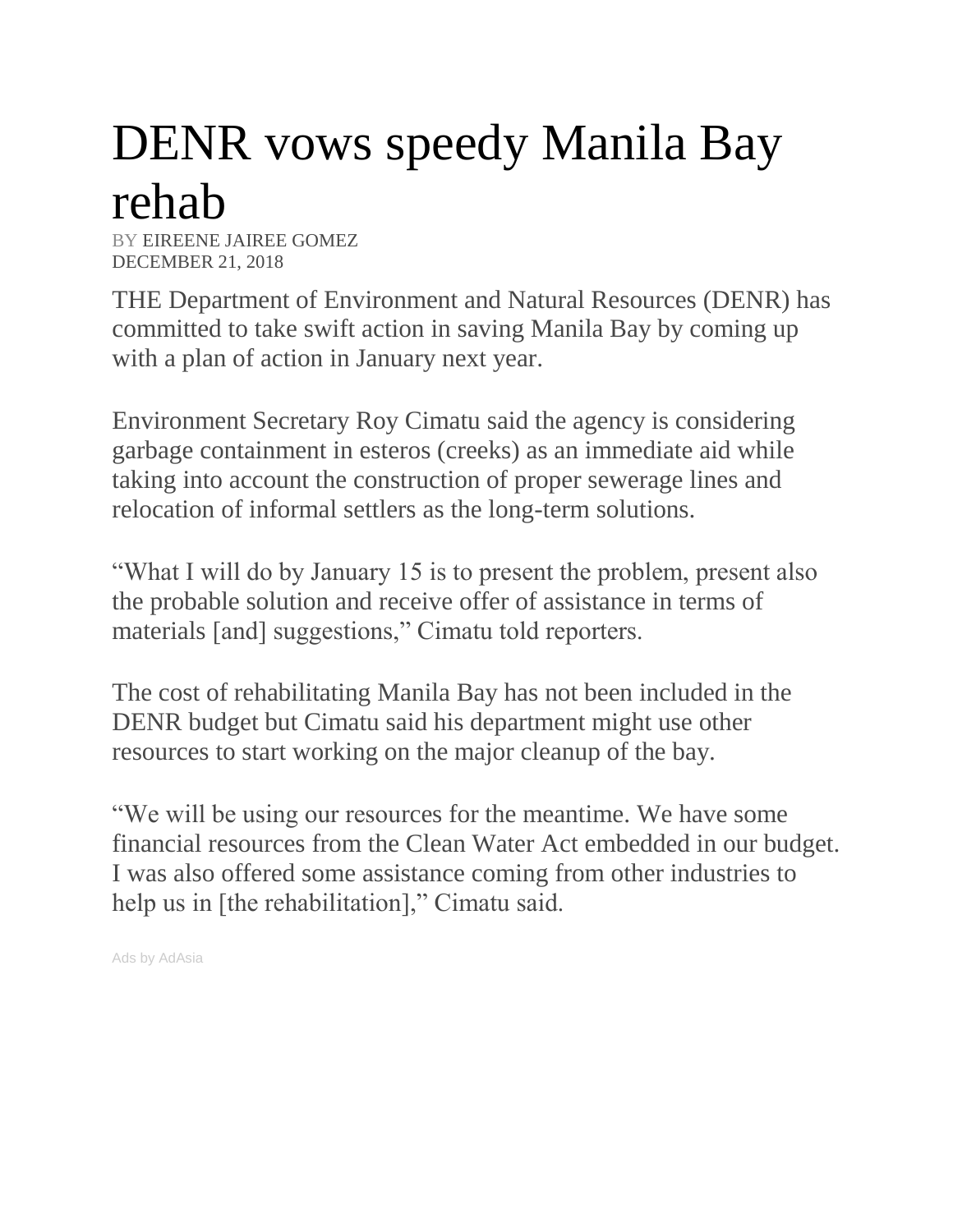He said informal settlers throw tons of garbage into creeks every day.

Undersecretary Benny Antiporda said the agency also aims to reduce the coliform level in Manila Bay. Records showed the fecal coliform level had reached as high as 330 million most probable number (MPN) per 100 milliliters (ml) while the safe level is only 100 MPN/100ml.

## Advertisements

"The main objective is to contain the [solid wastes] in an area and have them treated only on that site so that other bodies of water won't be poisoned. We will cluster all areas that we can [identify] and then we will contain them," Antiporda said.

"But this is just a temporary solution. Still, our long term solution is the relocation [of informal settlers]. Of course, this will be with the help of the local government up to the barangay (village) level," he added.

Ilarde lauds Cimatu Former senator Eddie Ilarde lauded Cimatu for his plan to rehabilitate Manila Bay.

However, he said the DENR should include the Pasig River and Laguna Bay in the clean-up program.

"We admire Secretary Roy Cimatu for focusing attention on the alarming problem of dirt and scum in the bay, which I interconnected with Pasig River and Laguna de Bay. A simultaneous clean-up and dredging of these three bodies of water shall alleviate the situation, which if not addressed soon, can cause even more serious consequences," Ilarde said in a statement.